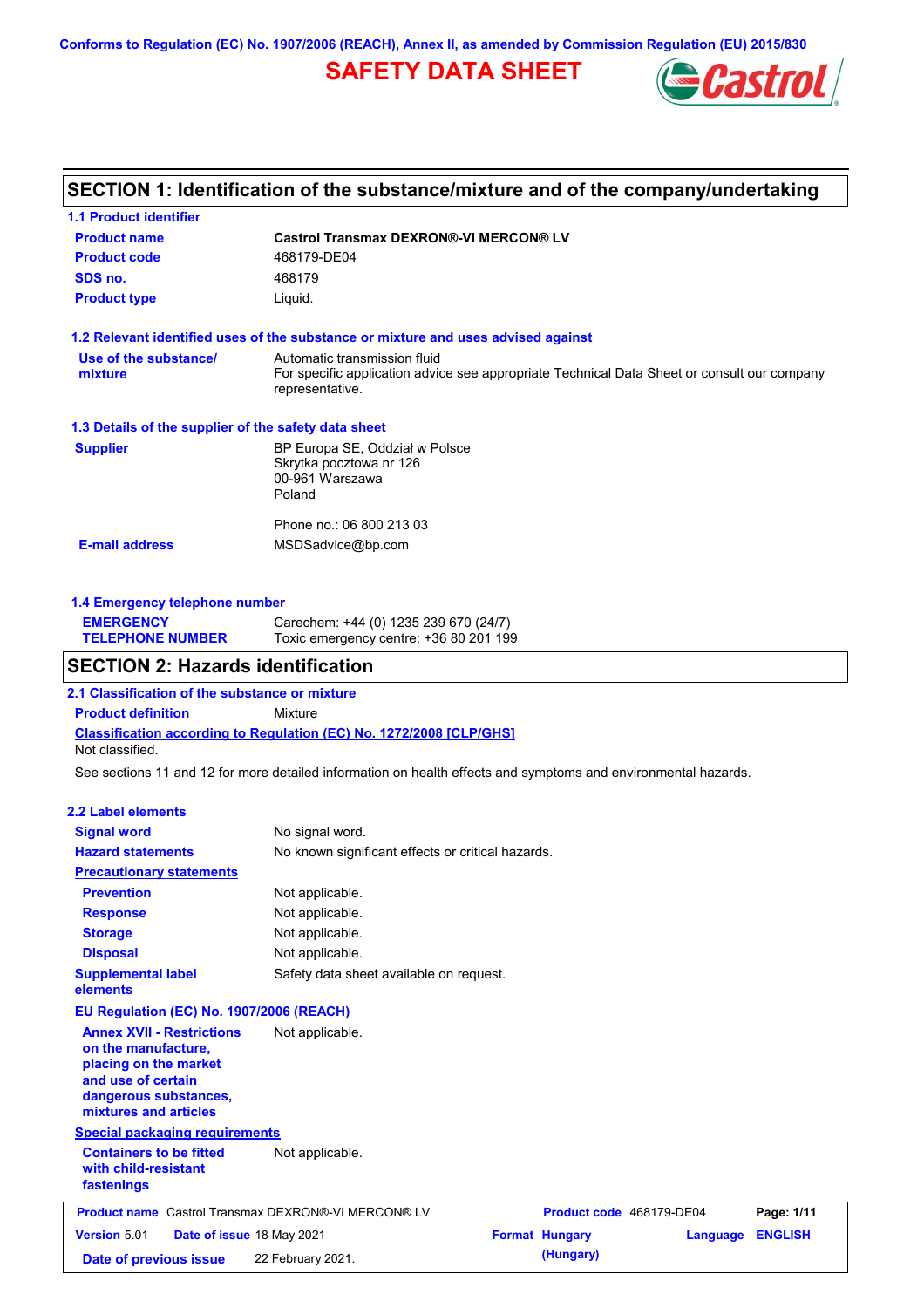## **SECTION 2: Hazards identification**

**Tactile warning of danger** Not applicable.

#### **2.3 Other hazards**

**Results of PBT and vPvB assessment**

Product does not meet the criteria for PBT or vPvB according to Regulation (EC) No. 1907/2006, Annex XIII.

**Product meets the criteria for PBT or vPvB according to Regulation (EC) No. 1907/2006, Annex XIII**

This mixture does not contain any substances that are assessed to be a PBT or a vPvB.

## **SECTION 3: Composition/information on ingredients**

# **3.2 Mixtures**

| <b>Product definition</b><br>Mixture                                                                                                                                                                                                                                    |                                                                                                |          |                                               |             |
|-------------------------------------------------------------------------------------------------------------------------------------------------------------------------------------------------------------------------------------------------------------------------|------------------------------------------------------------------------------------------------|----------|-----------------------------------------------|-------------|
| Highly refined base oil (IP 346 DMSO extract < 3%). Proprietary performance additives.                                                                                                                                                                                  |                                                                                                |          |                                               |             |
| <b>Product/ingredient</b><br>name                                                                                                                                                                                                                                       | <b>Identifiers</b>                                                                             | %        | <b>Regulation (EC) No.</b><br>1272/2008 [CLP] | <b>Type</b> |
| Distillates (petroleum), hydrotreated<br>heavy paraffinic                                                                                                                                                                                                               | REACH #: 01-2119484627-25 ≥50 - ≤75<br>EC: 265-157-1<br>CAS: 64742-54-7<br>Index: 649-467-00-8 |          | Not classified.                               | $[2]$       |
| Distillates (petroleum), hydrotreated<br>light paraffinic                                                                                                                                                                                                               | REACH #: 01-2119487077-29 ≥25 - ≤50<br>EC: 265-158-7<br>CAS: 64742-55-8<br>Index: 649-468-00-3 |          | Asp. Tox. 1, H304                             | [1] [2]     |
| 2-Propenoic acid, 2-methyl-, butyl<br>ester, polymer with N-[3-<br>(dimethylamino)propyl]-2-methyl-<br>2-propenamide, dodecyl 2-methyl-<br>2-propenoate, eicosyl 2-methyl-<br>2-propenoate, hexadecyl 2-methyl-<br>2-propenoate and octadecyl 2-methyl-<br>2-propenoate | CAS: 176487-46-0                                                                               | ≤3       | Eye Irrit. 2, H319                            | $[1]$       |
| Lubricating oils (petroleum), C15-30,<br>hydrotreated neutral oil-based                                                                                                                                                                                                 | REACH #: 01-2119474878-16<br>EC: 276-737-9<br>CAS: 72623-86-0<br>Index: 649-482-00-X           | -≤3      | Asp. Tox. 1, H304                             | [1] [2]     |
| 2,5-Pyrrolidinedione, 3-C18-24-alkenyl<br>derivs.                                                                                                                                                                                                                       | EC: 295-099-2<br>CAS: 91783-21-0                                                               | $\leq$ 3 | Aquatic Chronic 4, H413                       | $[1]$       |
| Distillates (petroleum), hydrotreated<br>light paraffinic                                                                                                                                                                                                               | REACH #: 01-2119487077-29<br>EC: 265-158-7<br>CAS: 64742-55-8<br>Index: 649-468-00-3           | ≤3       | Not classified.                               | $[2]$       |
| $\sim$ . One of the state of the state of the state of the state of the state of the state of the state of the state of the state of the state of the state of the state of the state of the state of the state of the state of                                         |                                                                                                |          |                                               |             |

**See Section 16 for the full text of the H statements declared above.**

## **Type**

[1] Substance classified with a health or environmental hazard

[2] Substance with a workplace exposure limit

[3] Substance meets the criteria for PBT according to Regulation (EC) No. 1907/2006, Annex XIII

[4] Substance meets the criteria for vPvB according to Regulation (EC) No. 1907/2006, Annex XIII

[5] Substance of equivalent concern

[6] Additional disclosure due to company policy

Occupational exposure limits, if available, are listed in Section 8.

# **SECTION 4: First aid measures**

## **4.1 Description of first aid measures**

| Eye contact            |                                                            | In case of contact, immediately flush eyes with plenty of water for at least 15 minutes. Eyelids<br>should be held away from the eyeball to ensure thorough rinsing. Check for and remove any<br>contact lenses. Get medical attention if irritation develops. |  |
|------------------------|------------------------------------------------------------|----------------------------------------------------------------------------------------------------------------------------------------------------------------------------------------------------------------------------------------------------------------|--|
| <b>Skin contact</b>    | irritation develops.                                       | Flush contaminated skin with plenty of water. Remove contaminated clothing and shoes.<br>Wash clothing before reuse. Clean shoes thoroughly before reuse. Get medical attention if                                                                             |  |
|                        | <b>Product name</b> Castrol Transmax DEXRON®-VI MERCON® LV | Product code 468179-DE04<br>Page: 2/11                                                                                                                                                                                                                         |  |
| <b>Version 5.01</b>    | Date of issue 18 May 2021                                  | <b>ENGLISH</b><br><b>Format Hungary</b><br>Language                                                                                                                                                                                                            |  |
| Date of previous issue | 22 February 2021.                                          | (Hungary)                                                                                                                                                                                                                                                      |  |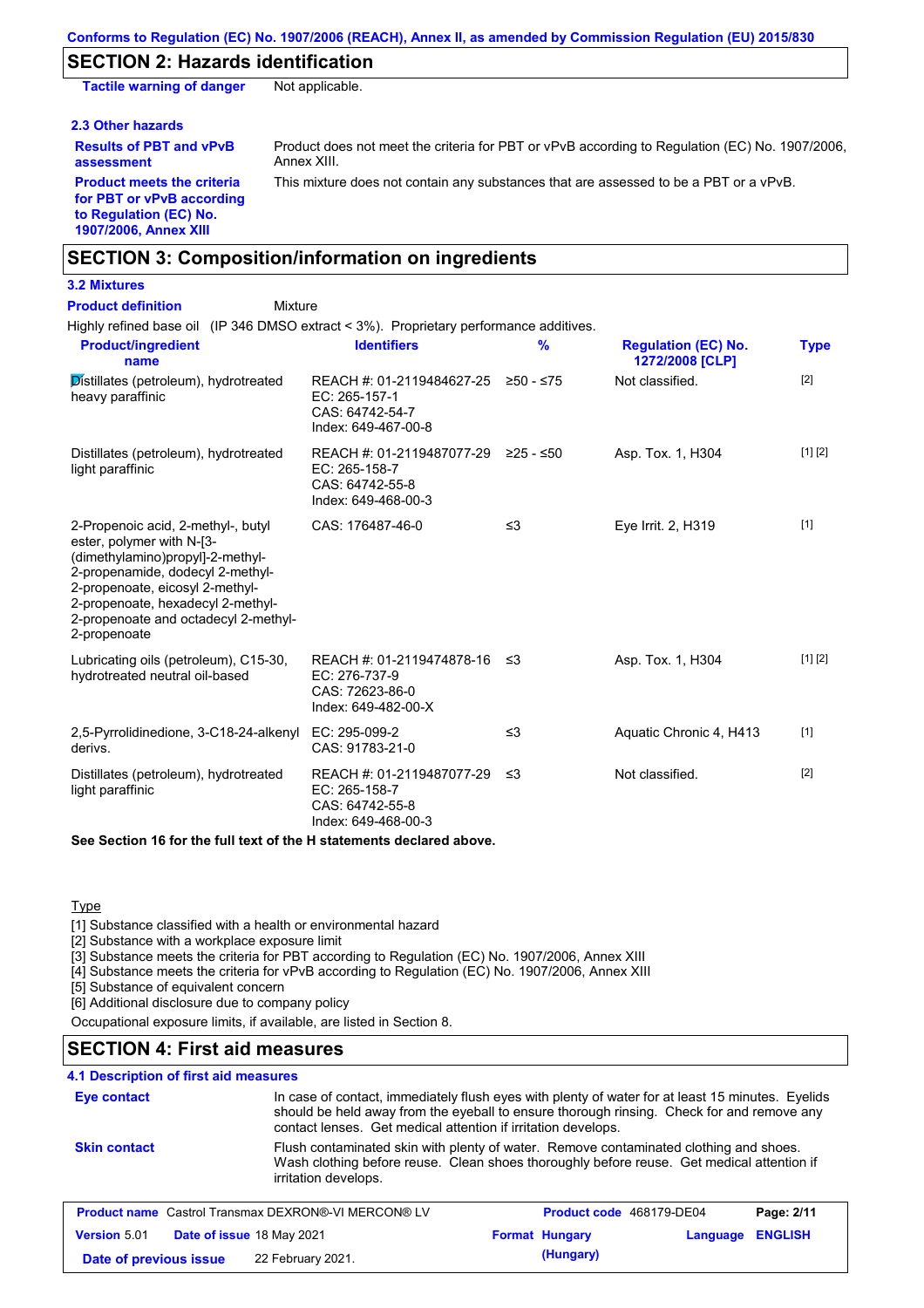#### **Conforms to Regulation (EC) No. 1907/2006 (REACH), Annex II, as amended by Commission Regulation (EU) 2015/830**

# **SECTION 4: First aid measures**

| <b>Inhalation</b>                 | If inhaled, remove to fresh air. In case of inhalation of decomposition products in a fire,<br>symptoms may be delayed. The exposed person may need to be kept under medical<br>surveillance for 48 hours. Get medical attention if symptoms occur. |
|-----------------------------------|-----------------------------------------------------------------------------------------------------------------------------------------------------------------------------------------------------------------------------------------------------|
| Ingestion                         | Do not induce vomiting unless directed to do so by medical personnel. Get medical attention if<br>symptoms occur.                                                                                                                                   |
| <b>Protection of first-aiders</b> | No action shall be taken involving any personal risk or without suitable training.                                                                                                                                                                  |

### **4.2 Most important symptoms and effects, both acute and delayed**

See Section 11 for more detailed information on health effects and symptoms.

| <b>Potential acute health effects</b> |                                                                                                                     |
|---------------------------------------|---------------------------------------------------------------------------------------------------------------------|
| <b>Inhalation</b>                     | Exposure to decomposition products may cause a health hazard. Serious effects may be<br>delayed following exposure. |
| <b>Ingestion</b>                      | No known significant effects or critical hazards.                                                                   |
| <b>Skin contact</b>                   | No known significant effects or critical hazards.                                                                   |
| Eye contact                           | No known significant effects or critical hazards.                                                                   |
|                                       | Delayed and immediate effects as well as chronic effects from short and long-term exposure                          |
| <b>Inhalation</b>                     | Overexposure to the inhalation of airborne droplets or aerosols may cause irritation of the<br>respiratory tract.   |
| <b>Ingestion</b>                      | Ingestion of large quantities may cause nausea and diarrhoea.                                                       |
| <b>Skin contact</b>                   | Prolonged or repeated contact can defat the skin and lead to irritation and/or dermatitis.                          |
| Eye contact                           | Potential risk of transient stinging or redness if accidental eye contact occurs.                                   |
|                                       |                                                                                                                     |

#### **4.3 Indication of any immediate medical attention and special treatment needed**

| <b>Notes to physician</b> | Treatment should in general be symptomatic and directed to relieving any effects.   |
|---------------------------|-------------------------------------------------------------------------------------|
|                           | In case of inhalation of decomposition products in a fire, symptoms may be delayed. |
|                           | The exposed person may need to be kept under medical surveillance for 48 hours.     |

## **SECTION 5: Firefighting measures**

| 5.1 Extinguishing media                                   |                                                                                                                                                                                                                                                                                                                                                                   |  |  |
|-----------------------------------------------------------|-------------------------------------------------------------------------------------------------------------------------------------------------------------------------------------------------------------------------------------------------------------------------------------------------------------------------------------------------------------------|--|--|
| <b>Suitable extinguishing</b><br>media                    | In case of fire, use foam, dry chemical or carbon dioxide extinguisher or spray.                                                                                                                                                                                                                                                                                  |  |  |
| <b>Unsuitable extinguishing</b><br>media                  | Do not use water jet. The use of a water jet may cause the fire to spread by splashing the<br>burning product.                                                                                                                                                                                                                                                    |  |  |
| 5.2 Special hazards arising from the substance or mixture |                                                                                                                                                                                                                                                                                                                                                                   |  |  |
| <b>Hazards from the</b><br>substance or mixture           | In a fire or if heated, a pressure increase will occur and the container may burst.                                                                                                                                                                                                                                                                               |  |  |
| <b>Hazardous combustion</b><br>products                   | Combustion products may include the following:<br>carbon oxides (CO, CO <sub>2</sub> ) (carbon monoxide, carbon dioxide)<br>nitrogen oxides (NO, $NO2$ etc.)                                                                                                                                                                                                      |  |  |
| <b>5.3 Advice for firefighters</b>                        |                                                                                                                                                                                                                                                                                                                                                                   |  |  |
| <b>Special precautions for</b><br>fire-fighters           | No action shall be taken involving any personal risk or without suitable training. Promptly<br>isolate the scene by removing all persons from the vicinity of the incident if there is a fire.                                                                                                                                                                    |  |  |
| <b>Special protective</b><br>equipment for fire-fighters  | Fire-fighters should wear appropriate protective equipment and self-contained breathing<br>apparatus (SCBA) with a full face-piece operated in positive pressure mode. Clothing for fire-<br>fighters (including helmets, protective boots and gloves) conforming to European standard EN<br>469 will provide a basic level of protection for chemical incidents. |  |  |

## **SECTION 6: Accidental release measures**

#### **6.1 Personal precautions, protective equipment and emergency procedures For non-emergency personnel For emergency responders** No action shall be taken involving any personal risk or without suitable training. Evacuate surrounding areas. Keep unnecessary and unprotected personnel from entering. Do not touch or walk through spilt material. Floors may be slippery; use care to avoid falling. Put on appropriate personal protective equipment. If specialised clothing is required to deal with the spillage, take note of any information in Section 8 on suitable and unsuitable materials. See also the information in "For nonemergency personnel".

|                        | <b>Product name</b> Castrol Transmax DEXRON®-VI MERCON® LV | Product code 468179-DE04 |                         | Page: 3/11 |
|------------------------|------------------------------------------------------------|--------------------------|-------------------------|------------|
| <b>Version 5.01</b>    | Date of issue 18 May 2021                                  | <b>Format Hungary</b>    | <b>Language ENGLISH</b> |            |
| Date of previous issue | 22 February 2021.                                          | (Hungary)                |                         |            |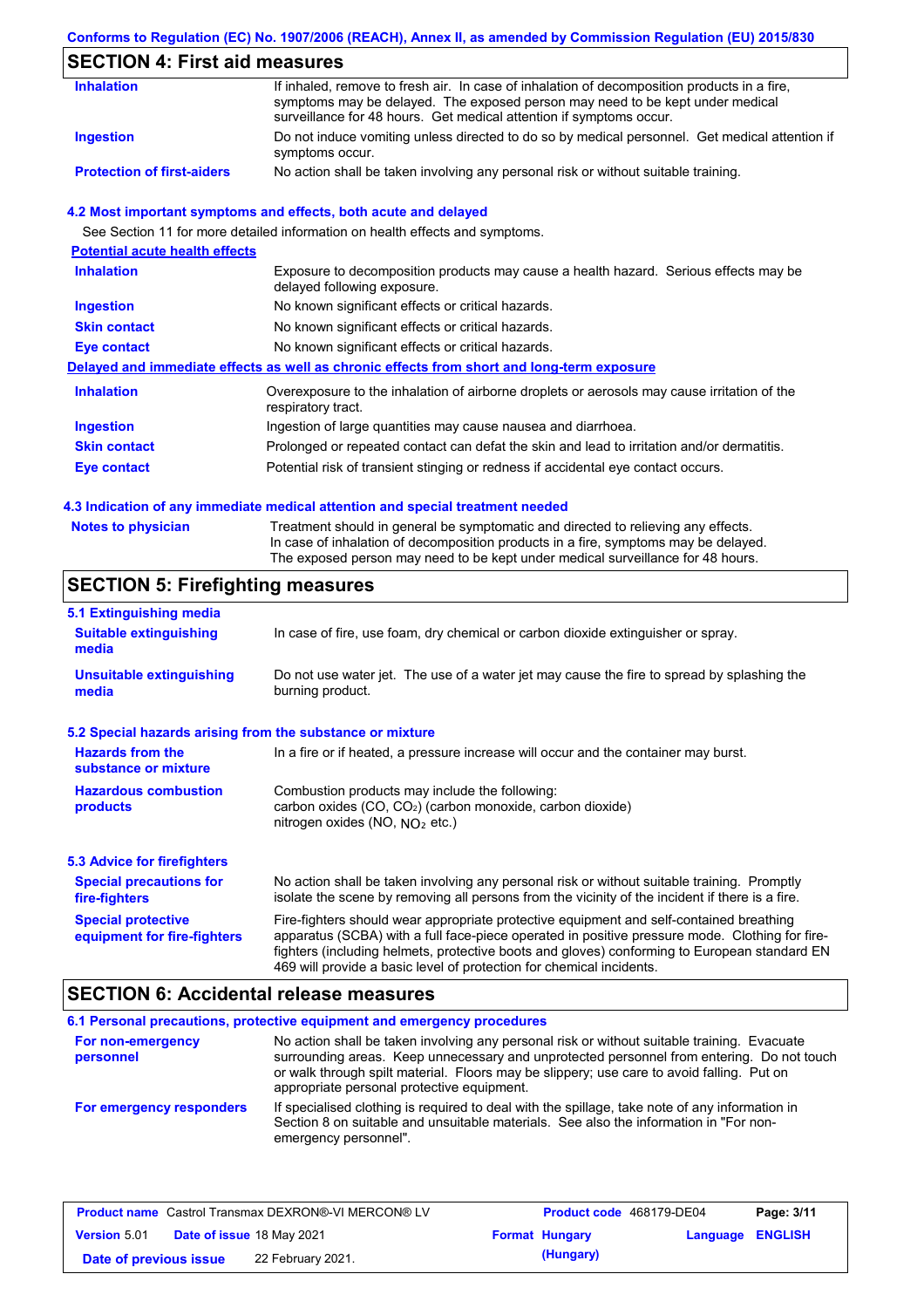# **SECTION 6: Accidental release measures**

| <b>6.2 Environmental</b><br>precautions   | Avoid dispersal of spilt material and runoff and contact with soil, waterways, drains and sewers.<br>Inform the relevant authorities if the product has caused environmental pollution (sewers,<br>waterways, soil or air).                                                                                                                                                                    |  |  |
|-------------------------------------------|------------------------------------------------------------------------------------------------------------------------------------------------------------------------------------------------------------------------------------------------------------------------------------------------------------------------------------------------------------------------------------------------|--|--|
|                                           | 6.3 Methods and material for containment and cleaning up                                                                                                                                                                                                                                                                                                                                       |  |  |
| <b>Small spill</b>                        | Stop leak if without risk. Move containers from spill area. Absorb with an inert material and<br>place in an appropriate waste disposal container. Dispose of via a licensed waste disposal<br>contractor.                                                                                                                                                                                     |  |  |
| Large spill                               | Stop leak if without risk. Move containers from spill area. Prevent entry into sewers, water<br>courses, basements or confined areas. Contain and collect spillage with non-combustible,<br>absorbent material e.g. sand, earth, vermiculite or diatomaceous earth and place in container<br>for disposal according to local regulations. Dispose of via a licensed waste disposal contractor. |  |  |
| 6.4 Reference to other<br><b>sections</b> | See Section 1 for emergency contact information.<br>See Section 5 for firefighting measures.<br>See Section 8 for information on appropriate personal protective equipment.<br>See Section 12 for environmental precautions.<br>See Section 13 for additional waste treatment information.                                                                                                     |  |  |

# **SECTION 7: Handling and storage**

| 7.1 Precautions for safe handling                                                    |                                                                                                                                                                                                                                                                                                                                                                                                                                                                                          |  |  |  |
|--------------------------------------------------------------------------------------|------------------------------------------------------------------------------------------------------------------------------------------------------------------------------------------------------------------------------------------------------------------------------------------------------------------------------------------------------------------------------------------------------------------------------------------------------------------------------------------|--|--|--|
| <b>Protective measures</b>                                                           | Put on appropriate personal protective equipment.                                                                                                                                                                                                                                                                                                                                                                                                                                        |  |  |  |
| <b>Advice on general</b><br>occupational hygiene                                     | Eating, drinking and smoking should be prohibited in areas where this material is handled.<br>stored and processed. Wash thoroughly after handling. Remove contaminated clothing and<br>protective equipment before entering eating areas. See also Section 8 for additional<br>information on hygiene measures.                                                                                                                                                                         |  |  |  |
| <b>7.2 Conditions for safe</b><br>storage, including any<br><i>incompatibilities</i> | Store in accordance with local regulations. Store in a dry, cool and well-ventilated area, away<br>from incompatible materials (see Section 10). Keep away from heat and direct sunlight. Keep<br>container tightly closed and sealed until ready for use. Containers that have been opened must<br>be carefully resealed and kept upright to prevent leakage. Store and use only in equipment/<br>containers designed for use with this product. Do not store in unlabelled containers. |  |  |  |

**7.3 Specific end use(s) Recommendations**

See section 1.2 and Exposure scenarios in annex, if applicable.

# **SECTION 8: Exposure controls/personal protection**

| <b>8.1 Control parameters</b>                                           |  |                                                                                                                                                                                                                                                                                                                                                                                                                                                                                                                                                                                                                                                                                                                                                                 |  |  |
|-------------------------------------------------------------------------|--|-----------------------------------------------------------------------------------------------------------------------------------------------------------------------------------------------------------------------------------------------------------------------------------------------------------------------------------------------------------------------------------------------------------------------------------------------------------------------------------------------------------------------------------------------------------------------------------------------------------------------------------------------------------------------------------------------------------------------------------------------------------------|--|--|
| <b>Occupational exposure limits</b>                                     |  |                                                                                                                                                                                                                                                                                                                                                                                                                                                                                                                                                                                                                                                                                                                                                                 |  |  |
| <b>Product/ingredient name</b>                                          |  | <b>Exposure limit values</b>                                                                                                                                                                                                                                                                                                                                                                                                                                                                                                                                                                                                                                                                                                                                    |  |  |
| Distillates (petroleum), hydrotreated heavy paraffinic                  |  | 25/2000. (IX.30) Ministry of Health and Ministry of Social and Family<br>Affairs Joint Decree (Hungary).<br>CEIL: 5 mg/m <sup>3</sup> Issued/Revised: 1/2002 Form: Mist                                                                                                                                                                                                                                                                                                                                                                                                                                                                                                                                                                                         |  |  |
| Distillates (petroleum), hydrotreated light paraffinic                  |  | 25/2000. (IX.30) Ministry of Health and Ministry of Social and Family<br>Affairs Joint Decree (Hungary).<br>CEIL: 5 mg/m <sup>3</sup> Issued/Revised: 1/2002 Form: Mist                                                                                                                                                                                                                                                                                                                                                                                                                                                                                                                                                                                         |  |  |
| Lubricating oils (petroleum), C15-30, hydrotreated<br>neutral oil-based |  | 25/2000. (IX.30) Ministry of Health and Ministry of Social and Family<br>Affairs Joint Decree (Hungary).<br>CEIL: 5 mg/m <sup>3</sup> Issued/Revised: 1/2002 Form: Mist                                                                                                                                                                                                                                                                                                                                                                                                                                                                                                                                                                                         |  |  |
| Distillates (petroleum), hydrotreated light paraffinic                  |  | 25/2000. (IX.30) Ministry of Health and Ministry of Social and Family<br>Affairs Joint Decree (Hungary).<br>CEIL: 5 mg/m <sup>3</sup> Issued/Revised: 1/2002 Form: Mist                                                                                                                                                                                                                                                                                                                                                                                                                                                                                                                                                                                         |  |  |
| quidance only.                                                          |  | Whilst specific OELs for certain components may be shown in this section, other components may be present in any mist,<br>vapour or dust produced. Therefore, the specific OELs may not be applicable to the product as a whole and are provided for                                                                                                                                                                                                                                                                                                                                                                                                                                                                                                            |  |  |
| <b>Recommended monitoring</b><br>procedures                             |  | If this product contains ingredients with exposure limits, personal, workplace atmosphere or<br>biological monitoring may be required to determine the effectiveness of the ventilation or other<br>control measures and/or the necessity to use respiratory protective equipment. Reference<br>should be made to monitoring standards, such as the following: European Standard EN 689<br>(Workplace atmospheres - Guidance for the assessment of exposure by inhalation to chemical<br>agents for comparison with limit values and measurement strategy) European Standard EN<br>14042 (Workplace atmospheres - Guide for the application and use of procedures for the<br>assessment of exposure to chemical and biological agents) European Standard EN 482 |  |  |
| <b>Product name</b> Castrol Transmax DEXRON®-VI MERCON® LV              |  | Product code 468179-DE04<br>Page: 4/11                                                                                                                                                                                                                                                                                                                                                                                                                                                                                                                                                                                                                                                                                                                          |  |  |
|                                                                         |  | .                                                                                                                                                                                                                                                                                                                                                                                                                                                                                                                                                                                                                                                                                                                                                               |  |  |

| <b>Version 5.01</b>    | <b>Date of issue 18 May 2021</b> | <b>Format Hungary</b> | <b>Language ENGLISH</b> |  |
|------------------------|----------------------------------|-----------------------|-------------------------|--|
| Date of previous issue | 22 February 2021.                | (Hungary)             |                         |  |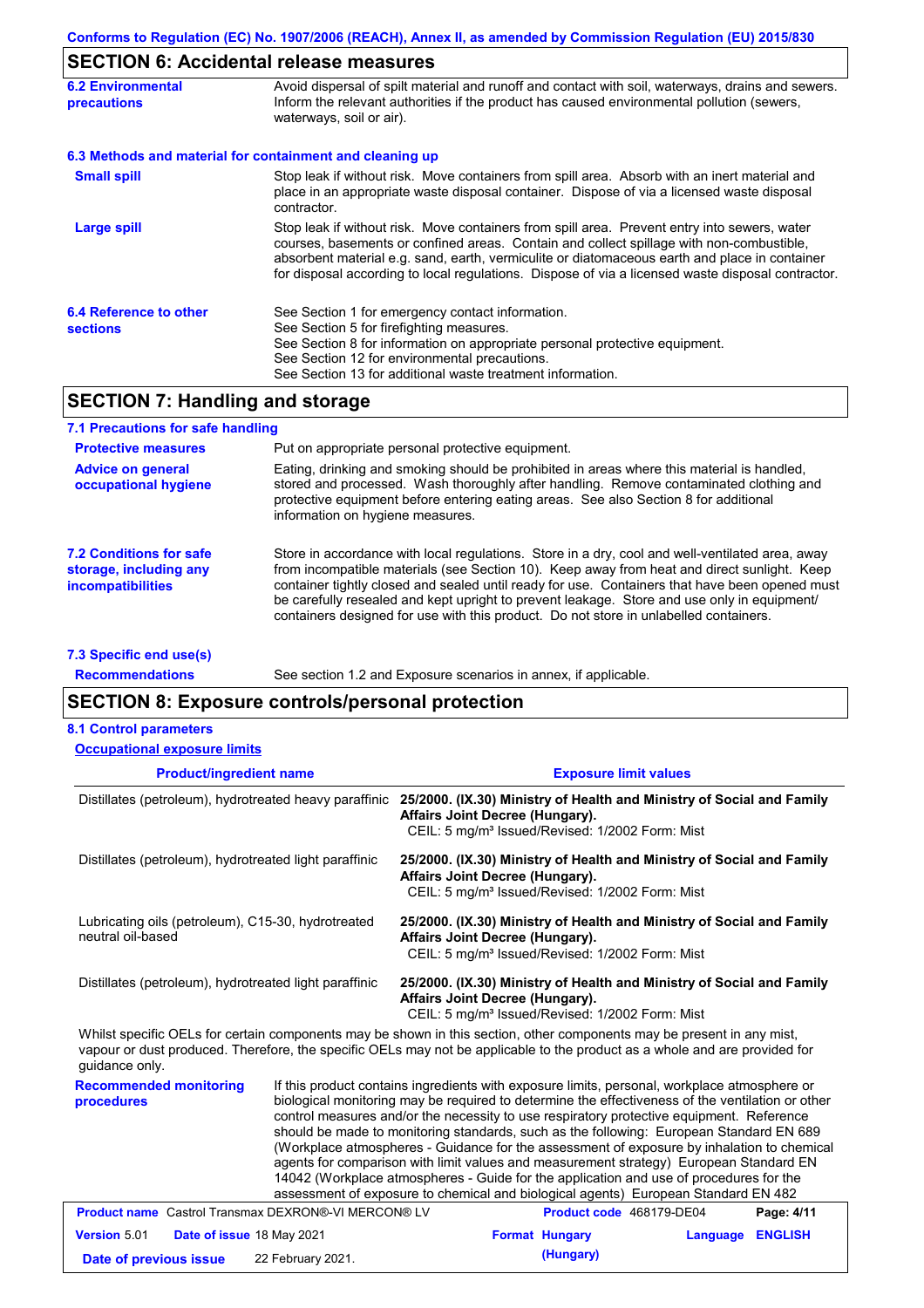## **SECTION 8: Exposure controls/personal protection**

(Workplace atmospheres - General requirements for the performance of procedures for the measurement of chemical agents) Reference to national guidance documents for methods for the determination of hazardous substances will also be required.

### **Hand protection** In case of insufficient ventilation, wear suitable respiratory equipment. The correct choice of respiratory protection depends upon the chemicals being handled, the conditions of work and use, and the condition of the respiratory equipment. Safety procedures should be developed for each intended application. Respiratory protection equipment should therefore be chosen in consultation with the supplier/manufacturer and with a full assessment of the working conditions. **General Information:** Because specific work environments and material handling practices vary, safety procedures should be developed for each intended application. The correct choice of protective gloves depends upon the chemicals being handled, and the conditions of work and use. Most gloves provide protection for only a limited time before they must be discarded and replaced (even the best chemically resistant gloves will break down after repeated chemical exposures). Gloves should be chosen in consultation with the supplier / manufacturer and taking account of a full assessment of the working conditions. Recommended: Nitrile gloves. **Breakthrough time:** Breakthrough time data are generated by glove manufacturers under laboratory test conditions and represent how long a glove can be expected to provide effective permeation resistance. It is important when following breakthrough time recommendations that actual workplace conditions are taken into account. Always consult with your glove supplier for up-to-date technical information on breakthrough times for the recommended glove type. Our recommendations on the selection of gloves are as follows: Continuous contact: Gloves with a minimum breakthrough time of 240 minutes, or >480 minutes if suitable gloves can be obtained. If suitable gloves are not available to offer that level of protection, gloves with shorter breakthrough times may be acceptable as long as appropriate glove maintenance and replacement regimes are determined and adhered to. Short-term / splash protection: Recommended breakthrough times as above. It is recognised that for short-term, transient exposures, gloves with shorter breakthrough times may commonly be used. Therefore, appropriate maintenance and replacement regimes must be determined and rigorously followed. **Eye/face protection** Safety glasses with side shields. **Respiratory protection Skin protection Appropriate engineering controls** Provide exhaust ventilation or other engineering controls to keep the relevant airborne concentrations below their respective occupational exposure limits. All activities involving chemicals should be assessed for their risks to health, to ensure exposures are adequately controlled. Personal protective equipment should only be considered after other forms of control measures (e.g. engineering controls) have been suitably evaluated. Personal protective equipment should conform to appropriate standards, be suitable for use, be kept in good condition and properly maintained. Your supplier of personal protective equipment should be consulted for advice on selection and appropriate standards. For further information contact your national organisation for standards. The final choice of protective equipment will depend upon a risk assessment. It is important to ensure that all items of personal protective equipment are compatible. Wash hands, forearms and face thoroughly after handling chemical products, before eating, smoking and using the lavatory and at the end of the working period. Ensure that eyewash stations and safety showers are close to the workstation location. **8.2 Exposure controls Hygiene measures** No DNELs/DMELs available. **Predicted No Effect Concentration** No PNECs available **Derived No Effect Level Individual protection measures**

|                        |                                  | <b>Product name</b> Castrol Transmax DEXRON®-VI MERCON® LV | Product code 468179-DE04 |                         | Page: 5/11 |
|------------------------|----------------------------------|------------------------------------------------------------|--------------------------|-------------------------|------------|
| <b>Version 5.01</b>    | <b>Date of issue 18 May 2021</b> |                                                            | <b>Format Hungary</b>    | <b>Language ENGLISH</b> |            |
| Date of previous issue |                                  | 22 February 2021.                                          | (Hungary)                |                         |            |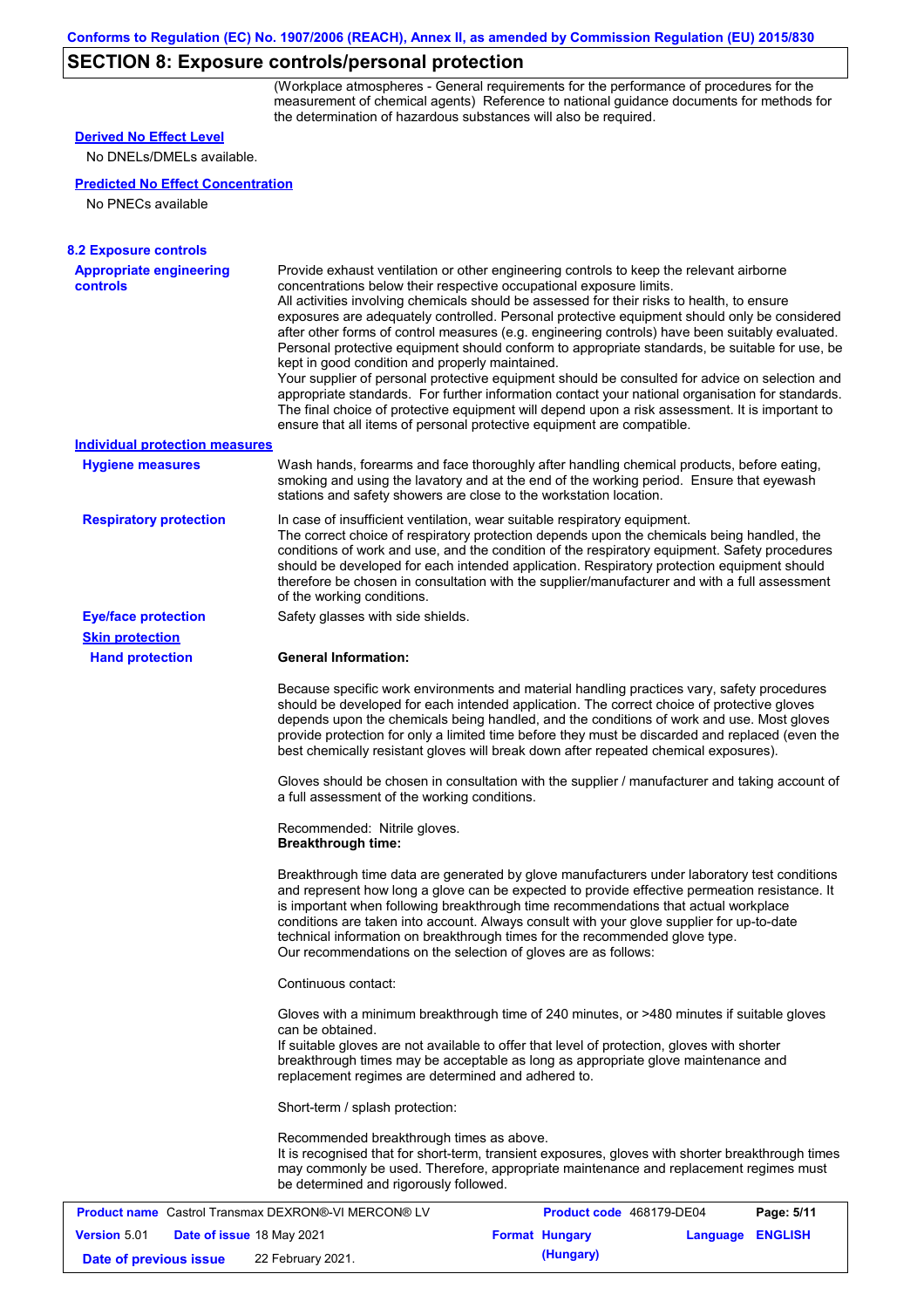# **SECTION 8: Exposure controls/personal protection**

#### **Glove Thickness:**

For general applications, we recommend gloves with a thickness typically greater than 0.35 mm.

|                                                  | It should be emphasised that glove thickness is not necessarily a good predictor of glove<br>resistance to a specific chemical, as the permeation efficiency of the glove will be dependent<br>on the exact composition of the glove material. Therefore, glove selection should also be based<br>on consideration of the task requirements and knowledge of breakthrough times.<br>Glove thickness may also vary depending on the glove manufacturer, the glove type and the<br>glove model. Therefore, the manufacturers' technical data should always be taken into account<br>to ensure selection of the most appropriate glove for the task.                                     |
|--------------------------------------------------|---------------------------------------------------------------------------------------------------------------------------------------------------------------------------------------------------------------------------------------------------------------------------------------------------------------------------------------------------------------------------------------------------------------------------------------------------------------------------------------------------------------------------------------------------------------------------------------------------------------------------------------------------------------------------------------|
|                                                  | Note: Depending on the activity being conducted, gloves of varying thickness may be required<br>for specific tasks. For example:                                                                                                                                                                                                                                                                                                                                                                                                                                                                                                                                                      |
|                                                  | • Thinner gloves (down to 0.1 mm or less) may be required where a high degree of manual<br>dexterity is needed. However, these gloves are only likely to give short duration protection and<br>would normally be just for single use applications, then disposed of.                                                                                                                                                                                                                                                                                                                                                                                                                  |
|                                                  | • Thicker gloves (up to 3 mm or more) may be required where there is a mechanical (as well<br>as a chemical) risk i.e. where there is abrasion or puncture potential.                                                                                                                                                                                                                                                                                                                                                                                                                                                                                                                 |
| <b>Skin and body</b>                             | Use of protective clothing is good industrial practice.<br>Personal protective equipment for the body should be selected based on the task being<br>performed and the risks involved and should be approved by a specialist before handling this<br>product.<br>Cotton or polyester/cotton overalls will only provide protection against light superficial<br>contamination that will not soak through to the skin. Overalls should be laundered on a regular<br>basis. When the risk of skin exposure is high (e.g. when cleaning up spillages or if there is a<br>risk of splashing) then chemical resistant aprons and/or impervious chemical suits and boots<br>will be required. |
| <b>Refer to standards:</b>                       | Respiratory protection: EN 529<br>Gloves: EN 420, EN 374<br>Eye protection: EN 166<br>Filtering half-mask: EN 149<br>Filtering half-mask with valve: EN 405<br>Half-mask: EN 140 plus filter<br>Full-face mask: EN 136 plus filter<br>Particulate filters: EN 143<br>Gas/combined filters: EN 14387                                                                                                                                                                                                                                                                                                                                                                                   |
| <b>Environmental exposure</b><br><b>controls</b> | Emissions from ventilation or work process equipment should be checked to ensure they<br>comply with the requirements of environmental protection legislation. In some cases, fume<br>scrubbers, filters or engineering modifications to the process equipment will be necessary to<br>reduce emissions to acceptable levels.                                                                                                                                                                                                                                                                                                                                                         |

# **SECTION 9: Physical and chemical properties**

### **9.1 Information on basic physical and chemical properties**

| <b>Appearance</b>                                          |                                        |                       |                          |                |
|------------------------------------------------------------|----------------------------------------|-----------------------|--------------------------|----------------|
| <b>Physical state</b>                                      | Liquid.                                |                       |                          |                |
| <b>Colour</b>                                              | Red.                                   |                       |                          |                |
| <b>Odour</b>                                               | Not available.                         |                       |                          |                |
| <b>Odour threshold</b>                                     | Not available.                         |                       |                          |                |
| pH                                                         | Not applicable.                        |                       |                          |                |
| <b>Melting point/freezing point</b>                        | Not available.                         |                       |                          |                |
| Initial boiling point and boiling<br>range                 | Not available.                         |                       |                          |                |
| <b>Pour point</b>                                          | $-51 °C$                               |                       |                          |                |
| <b>Flash point</b>                                         | Open cup: >180°C (>356°F) [Cleveland.] |                       |                          |                |
| <b>Evaporation rate</b>                                    | Not available.                         |                       |                          |                |
| <b>Flammability (solid, gas)</b>                           | Not available.                         |                       |                          |                |
| <b>Upper/lower flammability or</b><br>explosive limits     | Not available.                         |                       |                          |                |
| <b>Vapour pressure</b>                                     | Not available.                         |                       |                          |                |
| <b>Vapour density</b>                                      | Not available.                         |                       |                          |                |
| <b>Product name</b> Castrol Transmax DEXRON®-VI MERCON® LV |                                        |                       | Product code 468179-DE04 | Page: 6/11     |
| <b>Version 5.01</b><br>Date of issue 18 May 2021           |                                        | <b>Format Hungary</b> | Language                 | <b>ENGLISH</b> |
| Date of previous issue                                     | 22 February 2021.                      | (Hungary)             |                          |                |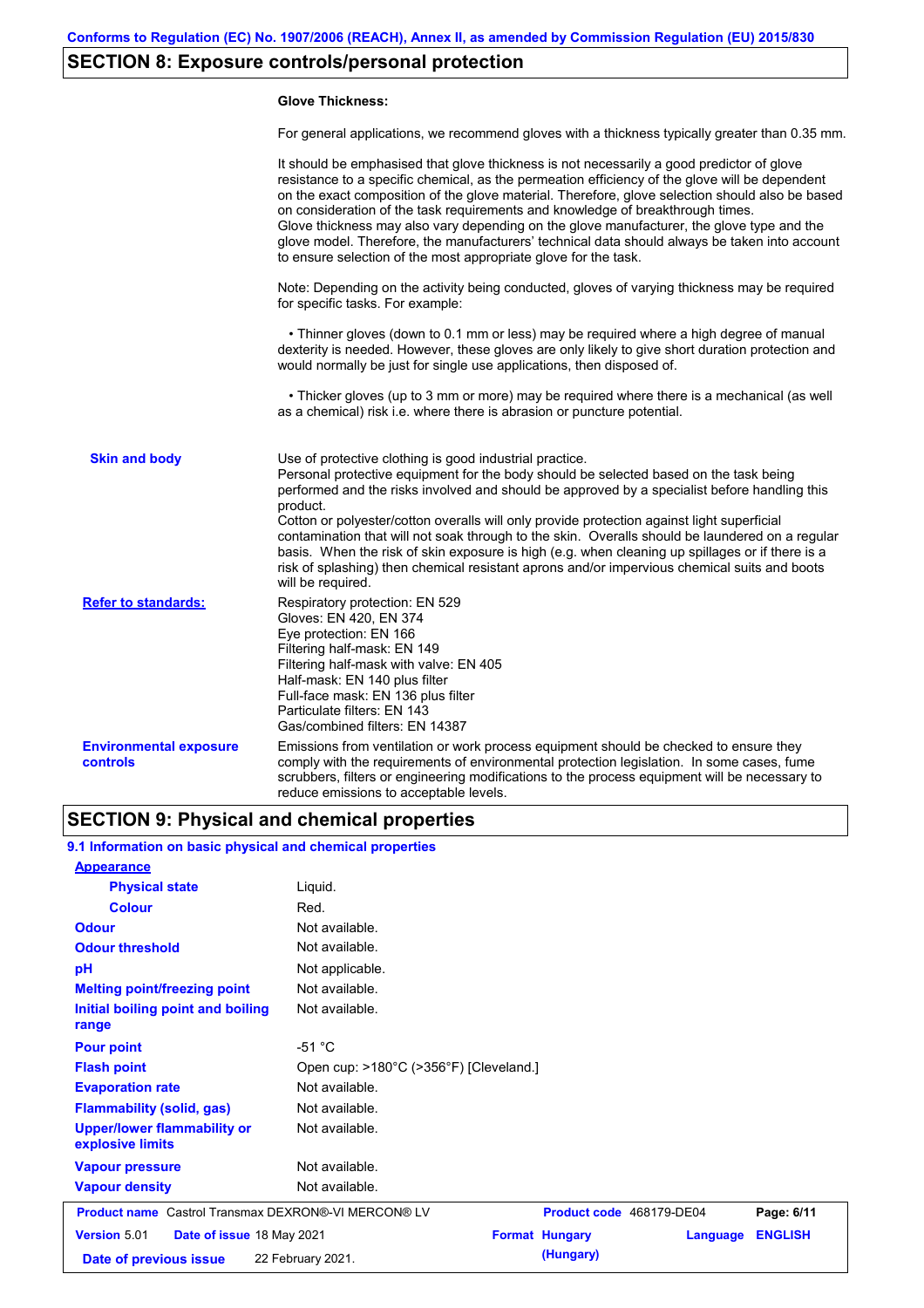# **SECTION 9: Physical and chemical properties**

| <b>Relative density</b>                           | Not available.                                                                                                                            |
|---------------------------------------------------|-------------------------------------------------------------------------------------------------------------------------------------------|
| <b>Density</b>                                    | $<$ 1000 kg/m <sup>3</sup> (<1 g/cm <sup>3</sup> ) at 15 <sup>°</sup> C                                                                   |
| <b>Solubility(ies)</b>                            | insoluble in water.                                                                                                                       |
| <b>Partition coefficient: n-octanol/</b><br>water | Not available.                                                                                                                            |
| <b>Auto-ignition temperature</b>                  | Not available.                                                                                                                            |
| <b>Decomposition temperature</b>                  | Not available.                                                                                                                            |
| <b>Viscosity</b>                                  | Kinematic: 29.48 mm <sup>2</sup> /s (29.48 cSt) at 40 $^{\circ}$ C<br>Kinematic: 5.916 mm <sup>2</sup> /s (5.916 cSt) at 100 $^{\circ}$ C |
| <b>Explosive properties</b>                       | Not available.                                                                                                                            |
| <b>Oxidising properties</b>                       | Not available.                                                                                                                            |

#### **9.2 Other information**

No additional information.

# **SECTION 10: Stability and reactivity**

| <b>10.1 Reactivity</b>                            | No specific test data available for this product. Refer to Conditions to avoid and Incompatible<br>materials for additional information.                                |
|---------------------------------------------------|-------------------------------------------------------------------------------------------------------------------------------------------------------------------------|
| <b>10.2 Chemical stability</b>                    | The product is stable.                                                                                                                                                  |
| <b>10.3 Possibility of</b><br>hazardous reactions | Under normal conditions of storage and use, hazardous reactions will not occur.<br>Under normal conditions of storage and use, hazardous polymerisation will not occur. |
| <b>10.4 Conditions to avoid</b>                   | Avoid all possible sources of ignition (spark or flame).                                                                                                                |
| <b>10.5 Incompatible materials</b>                | No specific data.                                                                                                                                                       |
| <b>10.6 Hazardous</b><br>decomposition products   | Under normal conditions of storage and use, hazardous decomposition products should not be<br>produced.                                                                 |

# **SECTION 11: Toxicological information**

| 11.1 Information on toxicological effects                  |                                                                                                                             |                                                   |          |                |
|------------------------------------------------------------|-----------------------------------------------------------------------------------------------------------------------------|---------------------------------------------------|----------|----------------|
| <b>Acute toxicity estimates</b>                            |                                                                                                                             |                                                   |          |                |
| Not available.                                             |                                                                                                                             |                                                   |          |                |
| <b>Information on likely</b><br>routes of exposure         | Routes of entry anticipated: Dermal, Inhalation.                                                                            |                                                   |          |                |
| <b>Potential acute health effects</b>                      |                                                                                                                             |                                                   |          |                |
| <b>Inhalation</b>                                          | Exposure to decomposition products may cause a health hazard. Serious effects may be<br>delayed following exposure.         |                                                   |          |                |
| <b>Ingestion</b>                                           | No known significant effects or critical hazards.                                                                           |                                                   |          |                |
| <b>Skin contact</b>                                        | No known significant effects or critical hazards.                                                                           |                                                   |          |                |
| <b>Eye contact</b>                                         |                                                                                                                             | No known significant effects or critical hazards. |          |                |
|                                                            | Symptoms related to the physical, chemical and toxicological characteristics                                                |                                                   |          |                |
| <b>Inhalation</b>                                          | May be harmful by inhalation if exposure to vapour, mists or fumes resulting from thermal<br>decomposition products occurs. |                                                   |          |                |
| <b>Ingestion</b>                                           | No specific data.                                                                                                           |                                                   |          |                |
| <b>Skin contact</b>                                        | No specific data.                                                                                                           |                                                   |          |                |
| <b>Eye contact</b>                                         | No specific data.                                                                                                           |                                                   |          |                |
|                                                            | Delayed and immediate effects as well as chronic effects from short and long-term exposure                                  |                                                   |          |                |
| <b>Inhalation</b>                                          | Overexposure to the inhalation of airborne droplets or aerosols may cause irritation of the<br>respiratory tract.           |                                                   |          |                |
| <b>Ingestion</b>                                           | Ingestion of large quantities may cause nausea and diarrhoea.                                                               |                                                   |          |                |
| <b>Skin contact</b>                                        | Prolonged or repeated contact can defat the skin and lead to irritation and/or dermatitis.                                  |                                                   |          |                |
| <b>Eye contact</b>                                         | Potential risk of transient stinging or redness if accidental eye contact occurs.                                           |                                                   |          |                |
| <b>Potential chronic health effects</b>                    |                                                                                                                             |                                                   |          |                |
| <b>General</b>                                             | No known significant effects or critical hazards.                                                                           |                                                   |          |                |
| <b>Carcinogenicity</b>                                     | No known significant effects or critical hazards.                                                                           |                                                   |          |                |
| <b>Product name</b> Castrol Transmax DEXRON®-VI MERCON® LV |                                                                                                                             | Product code 468179-DE04                          |          | Page: 7/11     |
| Version 5.01<br>Date of issue 18 May 2021                  |                                                                                                                             | <b>Format Hungary</b>                             | Language | <b>ENGLISH</b> |
| Date of previous issue                                     | 22 February 2021.                                                                                                           | (Hungary)                                         |          |                |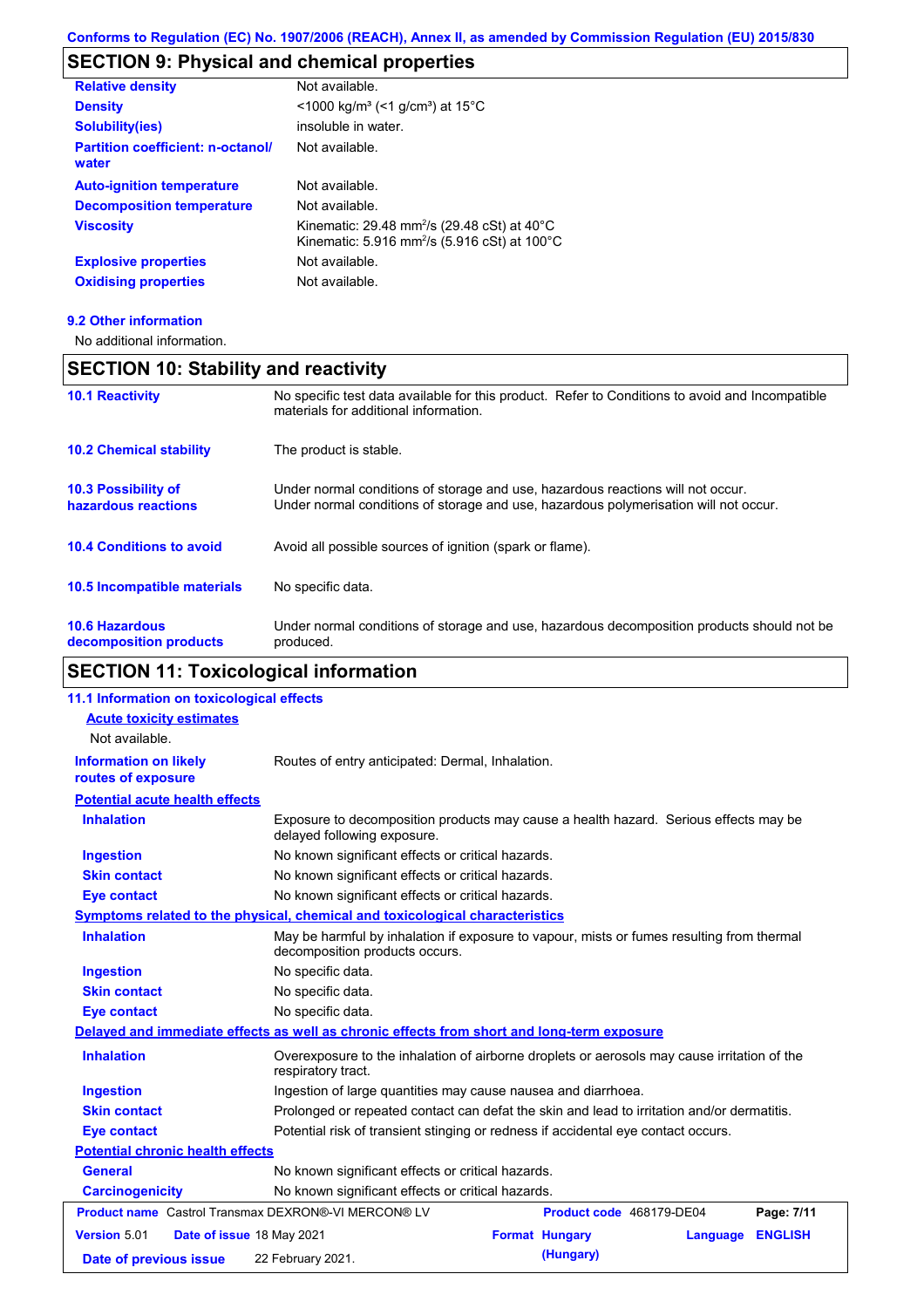# **SECTION 11: Toxicological information**

| <b>Mutagenicity</b>          | No known significant effects or critical hazards. |
|------------------------------|---------------------------------------------------|
| <b>Developmental effects</b> | No known significant effects or critical hazards. |
| <b>Fertility effects</b>     | No known significant effects or critical hazards. |

## **SECTION 12: Ecological information**

#### **12.1 Toxicity**

**Environmental hazards** Not classified as dangerous

Based on data available for this or related materials. Product not classified for environmental effects.

#### **12.2 Persistence and degradability**

Expected to be biodegradable.

#### **12.3 Bioaccumulative potential**

This product is not expected to bioaccumulate through food chains in the environment.

| <b>12.4 Mobility in soil</b>                                  |                                                                      |
|---------------------------------------------------------------|----------------------------------------------------------------------|
| <b>Soil/water partition</b><br>coefficient (K <sub>oc</sub> ) | Not available.                                                       |
| <b>Mobility</b>                                               | Spillages may penetrate the soil causing ground water contamination. |

#### **12.5 Results of PBT and vPvB assessment**

Product does not meet the criteria for PBT or vPvB according to Regulation (EC) No. 1907/2006, Annex XIII.

#### **12.6 Other adverse effects**

**Other ecological information**

Spills may form a film on water surfaces causing physical damage to organisms. Oxygen transfer could also be impaired.

## **SECTION 13: Disposal considerations**

#### **13.1 Waste treatment methods**

#### **Product**

**Methods of disposal**

**Hazardous waste Wes.** Where possible, arrange for product to be recycled. Dispose of via an authorised person/ licensed waste disposal contractor in accordance with local regulations.

#### **European waste catalogue (EWC)**

| Waste code | <b>Waste designation</b>                                        |
|------------|-----------------------------------------------------------------|
| $130205*$  | mineral-based non-chlorinated engine, gear and lubricating oils |

However, deviation from the intended use and/or the presence of any potential contaminants may require an alternative waste disposal code to be assigned by the end user.

| <b>Packaging</b>           |                                                                                                                                                                                                                                         |
|----------------------------|-----------------------------------------------------------------------------------------------------------------------------------------------------------------------------------------------------------------------------------------|
| <b>Methods of disposal</b> | Where possible, arrange for product to be recycled. Dispose of via an authorised person/<br>licensed waste disposal contractor in accordance with local regulations.                                                                    |
| <b>Special precautions</b> | This material and its container must be disposed of in a safe way. Empty containers or liners<br>may retain some product residues. Avoid dispersal of spilt material and runoff and contact with<br>soil, waterways, drains and sewers. |
| <b>References</b>          | Commission 2014/955/EU<br>Directive 2008/98/EC                                                                                                                                                                                          |

## **SECTION 14: Transport information**

|                                                  | <b>ADR/RID</b>                                             | <b>ADN</b>     | <b>IMDG</b>              | <b>IATA</b>                |  |
|--------------------------------------------------|------------------------------------------------------------|----------------|--------------------------|----------------------------|--|
| 14.1 UN number                                   | Not regulated.                                             | Not regulated. | Not regulated.           | Not regulated.             |  |
| 14.2 UN proper<br>shipping name                  |                                                            | ۰              |                          |                            |  |
| <b>14.3 Transport</b><br>hazard class(es)        |                                                            |                |                          |                            |  |
|                                                  | <b>Product name</b> Castrol Transmax DEXRON®-VI MERCON® LV |                | Product code 468179-DE04 | Page: 8/11                 |  |
| <b>Version 5.01</b><br>Date of issue 18 May 2021 |                                                            |                | <b>Format Hungary</b>    | <b>ENGLISH</b><br>Language |  |
| Date of previous issue                           | 22 February 2021.                                          |                | (Hungary)                |                            |  |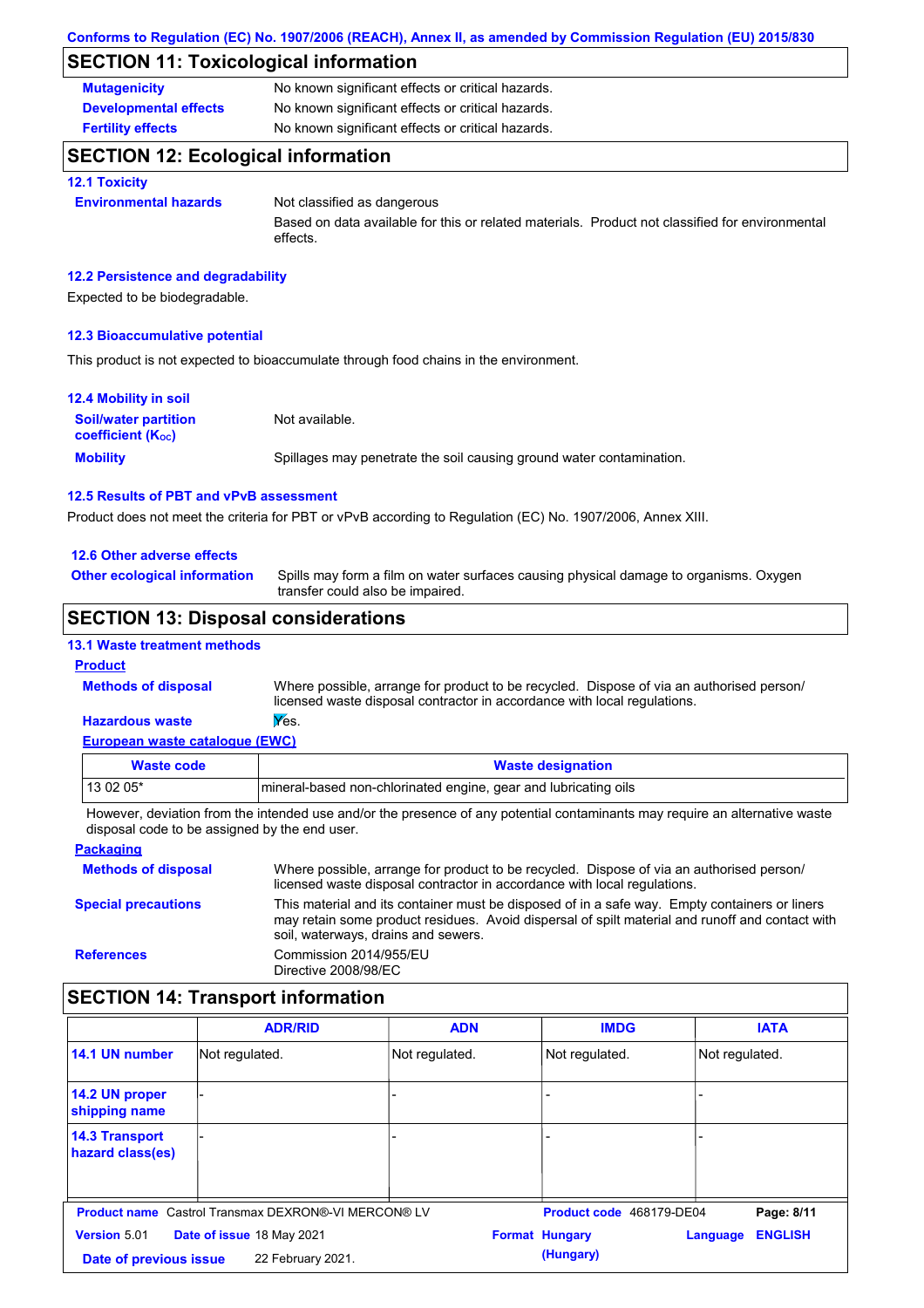## **Conforms to Regulation (EC) No. 1907/2006 (REACH), Annex II, as amended by Commission Regulation (EU) 2015/830**

# **SECTION 14: Transport information**

| 14.4 Packing<br>group                   |     |     |       |     |
|-----------------------------------------|-----|-----|-------|-----|
| 14.5<br><b>Environmental</b><br>hazards | No. | No. | l No. | No. |
| <b>Additional</b><br>information        |     |     |       |     |

**14.6 Special precautions for user** Not available.

**14.7 Transport in bulk according to IMO instruments** Not available.

# **SECTION 15: Regulatory information**

|                                                                                                                                                                                            | 15.1 Safety, health and environmental regulations/legislation specific for the substance or mixture                            |
|--------------------------------------------------------------------------------------------------------------------------------------------------------------------------------------------|--------------------------------------------------------------------------------------------------------------------------------|
| EU Regulation (EC) No. 1907/2006 (REACH)                                                                                                                                                   |                                                                                                                                |
| <b>Annex XIV - List of substances subject to authorisation</b>                                                                                                                             |                                                                                                                                |
| <b>Annex XIV</b>                                                                                                                                                                           |                                                                                                                                |
| None of the components are listed.                                                                                                                                                         |                                                                                                                                |
| <b>Substances of very high concern</b>                                                                                                                                                     |                                                                                                                                |
| None of the components are listed.                                                                                                                                                         |                                                                                                                                |
| EU Regulation (EC) No. 1907/2006 (REACH)                                                                                                                                                   |                                                                                                                                |
| <b>Annex XVII - Restrictions</b><br>on the manufacture,<br>placing on the market<br>and use of certain<br>dangerous substances,<br>mixtures and articles                                   | Not applicable.                                                                                                                |
| <b>Other regulations</b>                                                                                                                                                                   |                                                                                                                                |
| <b>REACH Status</b>                                                                                                                                                                        | The company, as identified in Section 1, sells this product in the EU in compliance with the<br>current requirements of REACH. |
| <b>United States inventory</b><br>(TSCA 8b)                                                                                                                                                | All components are active or exempted.                                                                                         |
| <b>Australia inventory (AICS)</b>                                                                                                                                                          | At least one component is not listed.                                                                                          |
| <b>Canada inventory</b>                                                                                                                                                                    | At least one component is not listed in DSL but all such components are listed in NDSL.                                        |
| <b>China inventory (IECSC)</b>                                                                                                                                                             | All components are listed or exempted.                                                                                         |
| <b>Japan inventory (ENCS)</b>                                                                                                                                                              | At least one component is not listed.                                                                                          |
| <b>Korea inventory (KECI)</b>                                                                                                                                                              | At least one component is not listed.                                                                                          |
| <b>Philippines inventory</b><br>(PICCS)                                                                                                                                                    | All components are listed or exempted.                                                                                         |
| <b>Taiwan Chemical</b><br><b>Substances Inventory</b><br>(TCSI)                                                                                                                            | All components are listed or exempted.                                                                                         |
| Ozone depleting substances (1005/2009/EU)<br>Not listed.                                                                                                                                   |                                                                                                                                |
| Prior Informed Consent (PIC) (649/2012/EU)<br>Not listed.                                                                                                                                  |                                                                                                                                |
| <b>EU - Water framework directive - Priority substances</b><br>None of the components are listed.<br><b>Seveso Directive</b><br>This product is not controlled under the Seveso Directive. |                                                                                                                                |
|                                                                                                                                                                                            |                                                                                                                                |

| <b>Product name</b> Castrol Transmax DEXRON®-VI MERCON® LV |  |                                  | <b>Product code</b> 468179-DE04 |                  | Page: 9/11 |
|------------------------------------------------------------|--|----------------------------------|---------------------------------|------------------|------------|
| <b>Version 5.01</b>                                        |  | <b>Date of issue 18 May 2021</b> | <b>Format Hungary</b>           | Language ENGLISH |            |
| Date of previous issue                                     |  | 22 February 2021.                | (Hungary)                       |                  |            |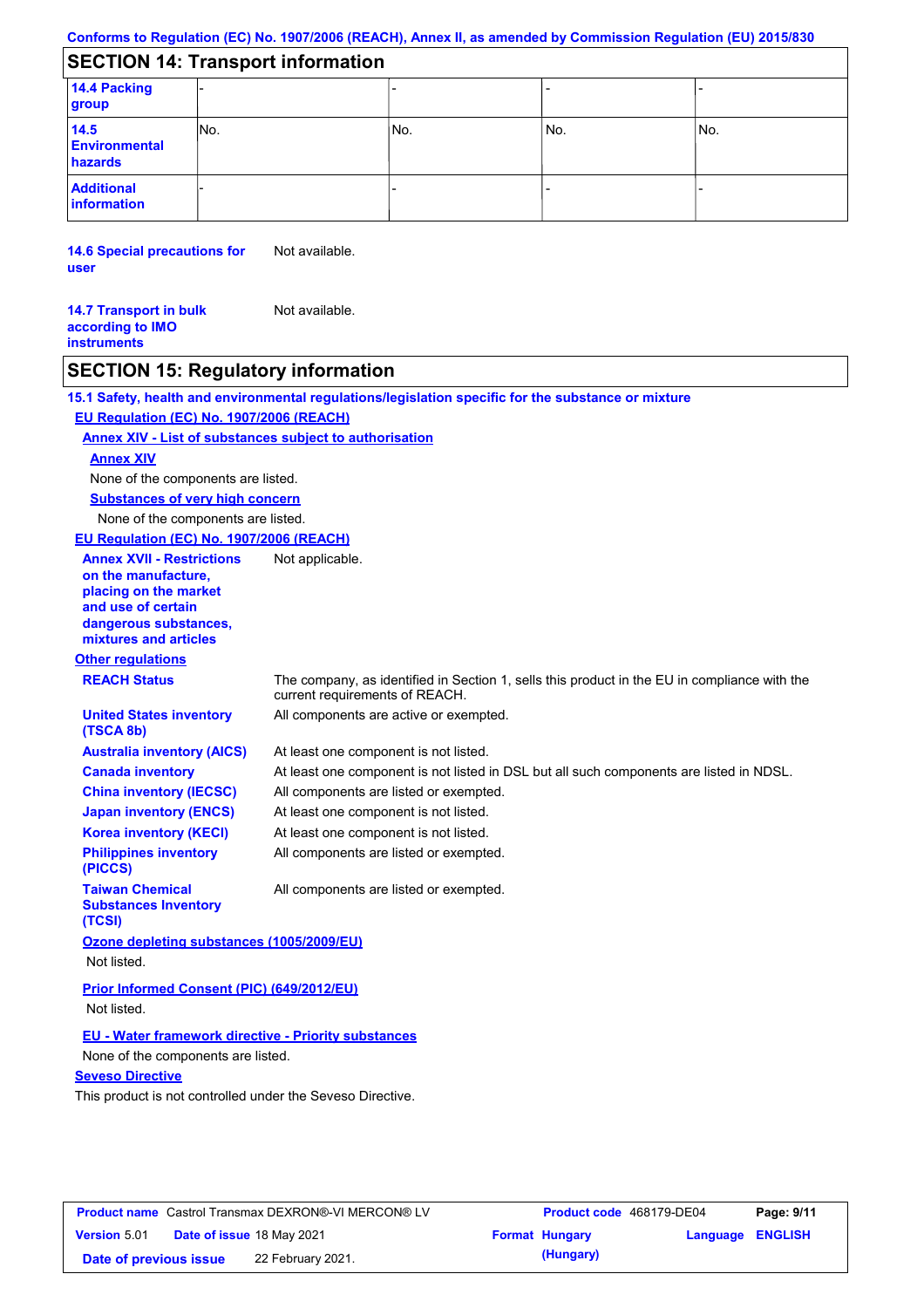# **SECTION 15: Regulatory information**

| <b>References</b>                         | Act No. XXV of 2000 on chemical safety<br>Decree No. 25/2000 (IX.30.) EüM of the Ministry of Health on chemical safety at work plus<br>amendments<br>Decree No. 44/2000 (XII.27.) EüM of the Ministry of Health on detailed arrangements for certain<br>procedures, activities relating to dangerous substances and dangerous preparations plus |
|-------------------------------------------|-------------------------------------------------------------------------------------------------------------------------------------------------------------------------------------------------------------------------------------------------------------------------------------------------------------------------------------------------|
|                                           | amendments<br>38/2009 (VII.7) The International Carriage of Dangerous Goods by the European Agreement<br>(ADR) "A" and "B" on the application of national annex plus amendments                                                                                                                                                                 |
| <b>15.2 Chemical safety</b><br>assessment | A Chemical Safety Assessment has been carried out for one or more of the substances within<br>this mixture. A Chemical Safety Assessment has not been carried out for the mixture itself.                                                                                                                                                       |

# **SECTION 16: Other information**

| <b>Abbreviations and acronyms</b> | ADN = European Provisions concerning the International Carriage of Dangerous Goods by                       |
|-----------------------------------|-------------------------------------------------------------------------------------------------------------|
|                                   | Inland Waterway<br>ADR = The European Agreement concerning the International Carriage of Dangerous Goods by |
|                                   | Road                                                                                                        |
|                                   | ATE = Acute Toxicity Estimate                                                                               |
|                                   | BCF = Bioconcentration Factor                                                                               |
|                                   | CAS = Chemical Abstracts Service                                                                            |
|                                   | CLP = Classification, Labelling and Packaging Regulation [Regulation (EC) No. 1272/2008]                    |
|                                   | CSA = Chemical Safety Assessment                                                                            |
|                                   | CSR = Chemical Safety Report                                                                                |
|                                   | DMEL = Derived Minimal Effect Level                                                                         |
|                                   | DNEL = Derived No Effect Level                                                                              |
|                                   | EINECS = European Inventory of Existing Commercial chemical Substances                                      |
|                                   | ES = Exposure Scenario                                                                                      |
|                                   | EUH statement = CLP-specific Hazard statement                                                               |
|                                   | EWC = European Waste Catalogue                                                                              |
|                                   | GHS = Globally Harmonized System of Classification and Labelling of Chemicals                               |
|                                   | IATA = International Air Transport Association                                                              |
|                                   | IBC = Intermediate Bulk Container                                                                           |
|                                   | <b>IMDG = International Maritime Dangerous Goods</b>                                                        |
|                                   | LogPow = logarithm of the octanol/water partition coefficient                                               |
|                                   | MARPOL = International Convention for the Prevention of Pollution From Ships, 1973 as                       |
|                                   | modified by the Protocol of 1978. ("Marpol" = marine pollution)                                             |
|                                   | OECD = Organisation for Economic Co-operation and Development                                               |
|                                   | PBT = Persistent, Bioaccumulative and Toxic                                                                 |
|                                   | PNEC = Predicted No Effect Concentration                                                                    |
|                                   | REACH = Registration, Evaluation, Authorisation and Restriction of Chemicals Regulation                     |
|                                   | [Regulation (EC) No. 1907/2006]                                                                             |
|                                   | RID = The Regulations concerning the International Carriage of Dangerous Goods by Rail                      |
|                                   | RRN = REACH Registration Number                                                                             |
|                                   | SADT = Self-Accelerating Decomposition Temperature                                                          |
|                                   | SVHC = Substances of Very High Concern                                                                      |
|                                   | STOT-RE = Specific Target Organ Toxicity - Repeated Exposure                                                |
|                                   | STOT-SE = Specific Target Organ Toxicity - Single Exposure                                                  |
|                                   | TWA = Time weighted average                                                                                 |
|                                   | $UN = United Nations$                                                                                       |
|                                   | UVCB = Complex hydrocarbon substance                                                                        |
|                                   | VOC = Volatile Organic Compound                                                                             |
|                                   | vPvB = Very Persistent and Very Bioaccumulative                                                             |
|                                   | Varies = may contain one or more of the following 64741-88-4 / RRN 01-2119488706-23,                        |
|                                   | 64741-89-5 / RRN 01-2119487067-30, 64741-95-3 / RRN 01-2119487081-40, 64741-96-4/ RRN                       |
|                                   | 01-2119483621-38, 64742-01-4 / RRN 01-2119488707-21, 64742-44-5 / RRN                                       |
|                                   | 01-2119985177-24, 64742-45-6, 64742-52-5 / RRN 01-2119467170-45, 64742-53-6 / RRN                           |
|                                   | 01-2119480375-34, 64742-54-7 / RRN 01-2119484627-25, 64742-55-8 / RRN                                       |
|                                   | 01-2119487077-29, 64742-56-9 / RRN 01-2119480132-48, 64742-57-0 / RRN                                       |
|                                   | 01-2119489287-22, 64742-58-1, 64742-62-7 / RRN 01-2119480472-38, 64742-63-8,                                |
|                                   | 64742-65-0 / RRN 01-2119471299-27, 64742-70-7 / RRN 01-2119487080-42, 72623-85-9 /                          |
|                                   | RRN 01-2119555262-43, 72623-86-0 / RRN 01-2119474878-16, 72623-87-1 / RRN                                   |
|                                   | 01-2119474889-13                                                                                            |
|                                   | Procedure used to derive the classification according to Requisition (FC) No. 1272/2008 [C] P/GHS]          |

**Procedure used to derive the classification according to Regulation (EC) No. 1272/2008 [CLP/GHS]**

| <b>Classification</b>                                                                                  |                                                            | <b>Justification</b>                                                                                                                       |                |  |  |
|--------------------------------------------------------------------------------------------------------|------------------------------------------------------------|--------------------------------------------------------------------------------------------------------------------------------------------|----------------|--|--|
| Not classified.                                                                                        |                                                            |                                                                                                                                            |                |  |  |
| <b>Full text of abbreviated H</b><br>H <sub>304</sub><br>H <sub>319</sub><br><b>statements</b><br>H413 |                                                            | May be fatal if swallowed and enters airways.<br>Causes serious eye irritation.<br>May cause long lasting harmful effects to aquatic life. |                |  |  |
|                                                                                                        | <b>Product name</b> Castrol Transmax DEXRON®-VI MERCON® LV | Product code 468179-DE04                                                                                                                   | Page: 10/11    |  |  |
| <b>Version 5.01</b>                                                                                    | Date of issue 18 May 2021                                  | <b>Format Hungary</b><br>Language                                                                                                          | <b>ENGLISH</b> |  |  |
| Date of previous issue                                                                                 | 22 February 2021.                                          | (Hungary)                                                                                                                                  |                |  |  |